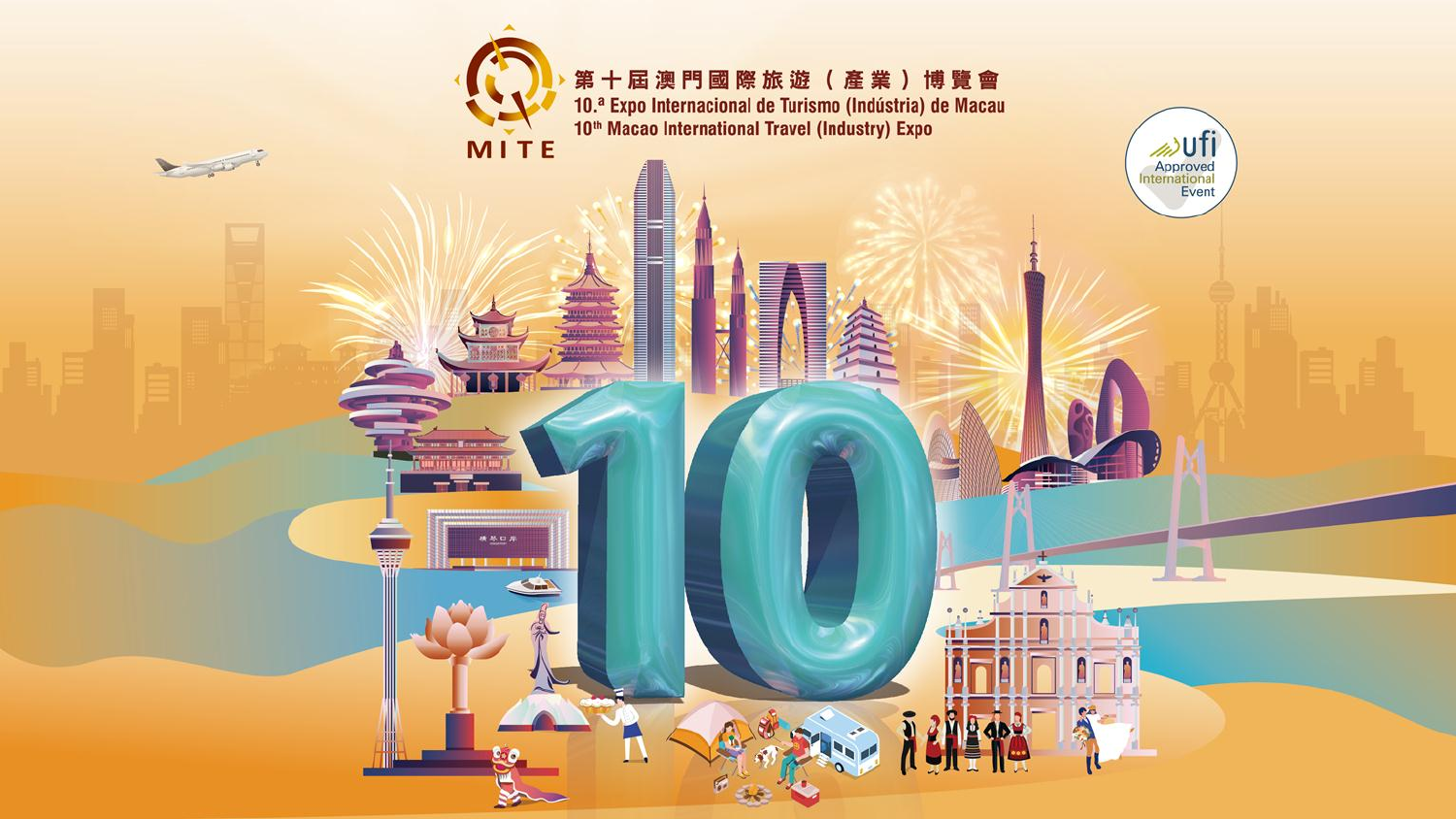



# Message from the Organizer Ms. Maria Helena de Senna Fernandes Director of Macao Government Tourism Office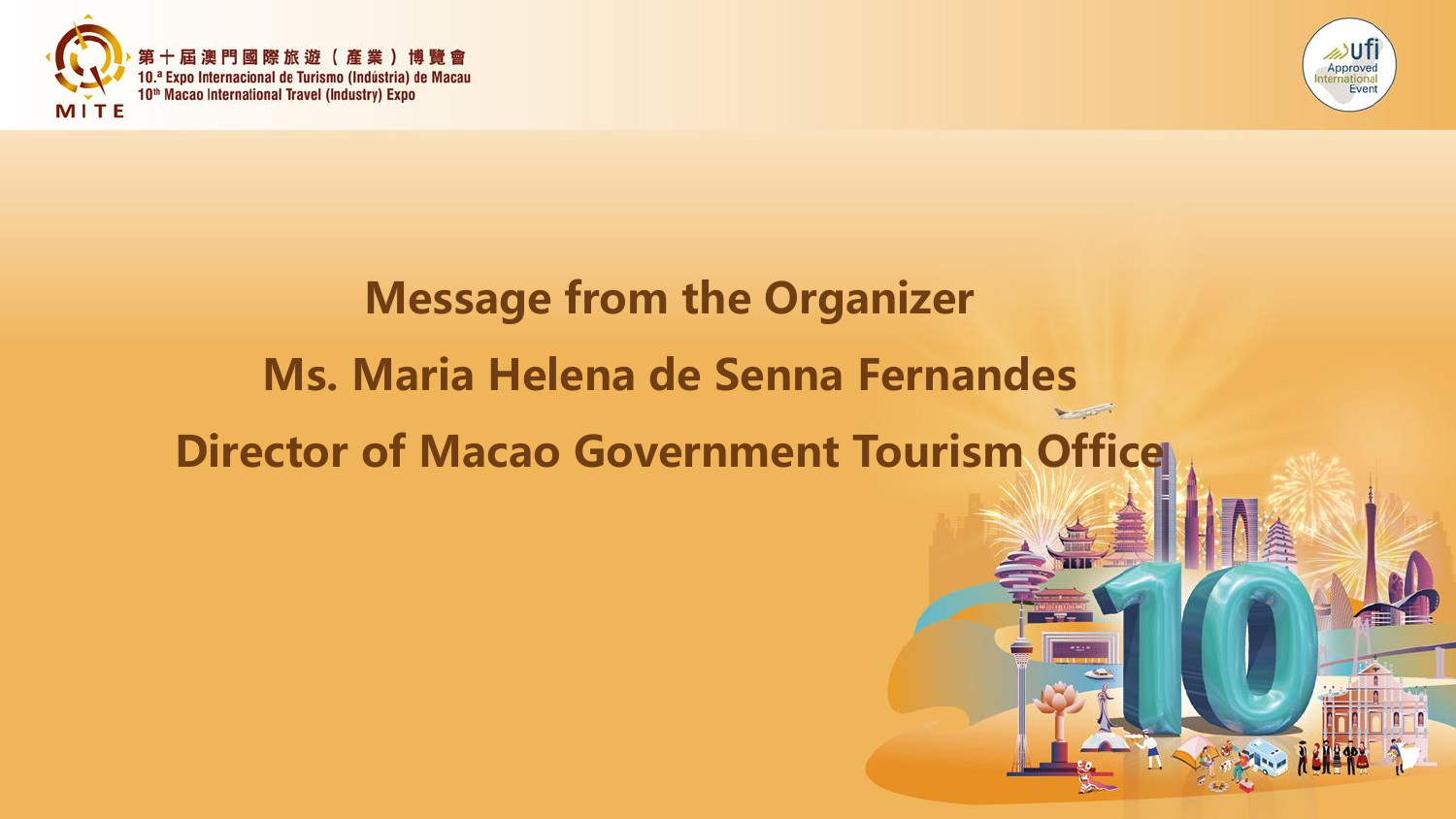



# Message from the Coordinator Mr. Alex Lao President of Macau Travel Agency Association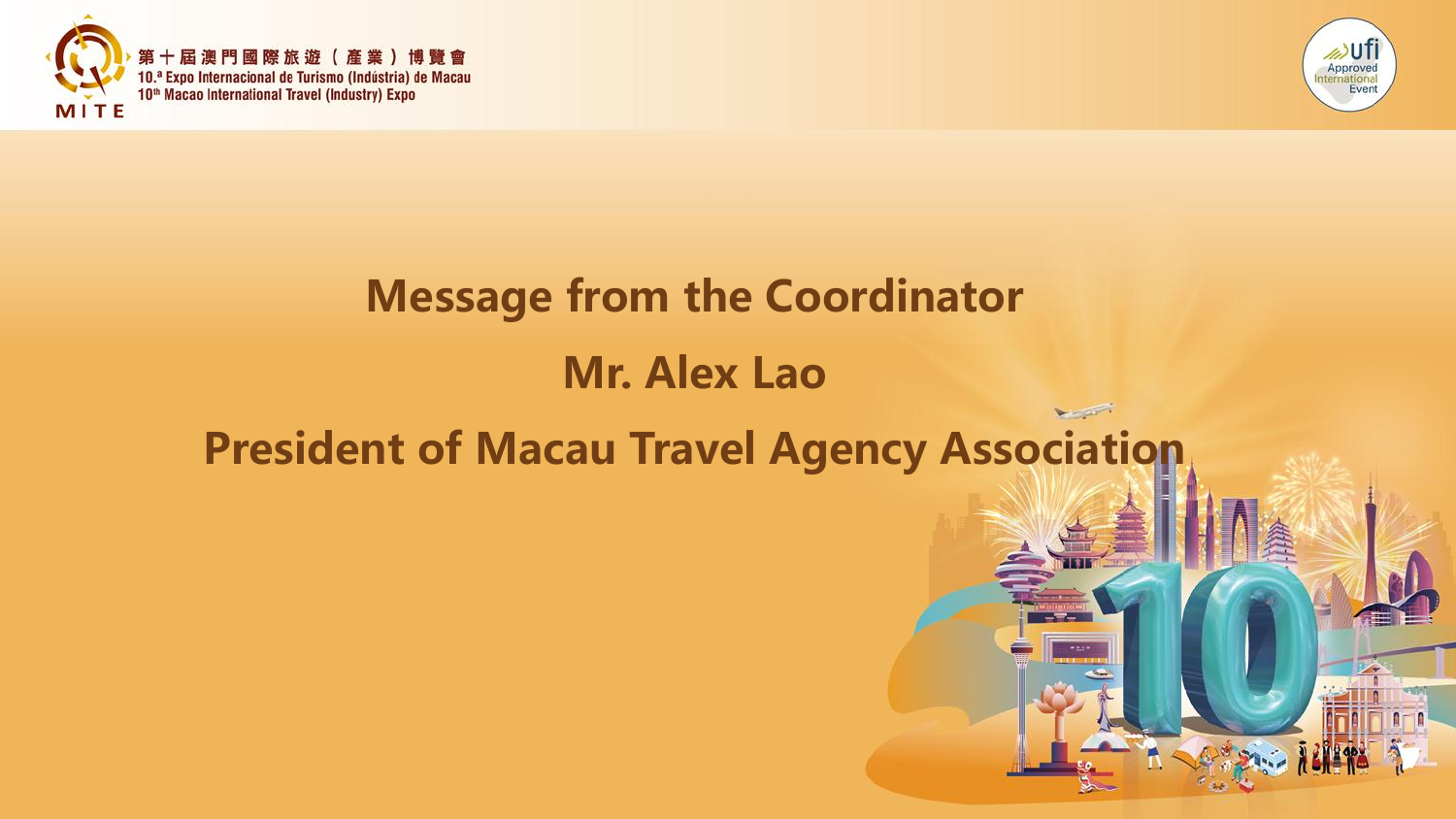



# Cloud Exhibition Invitation

# Cloud Promotion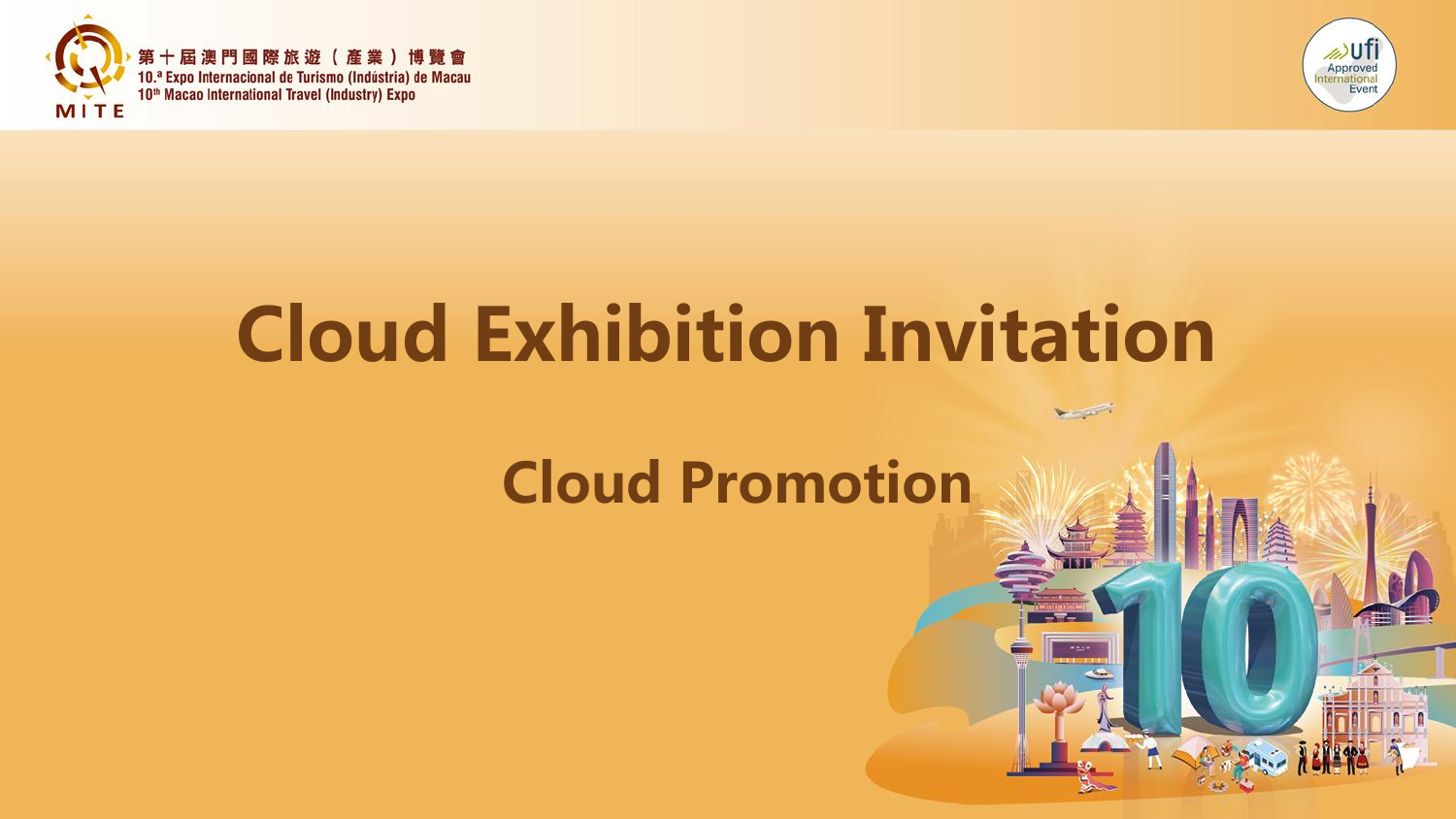

主辨單位 Organizer

支持單位 Supporting Entity



澳門特別行政區政府旅遊局 DIRECÇÃO DOS SERVIÇOS DE TURISMO **MACAO GOVERNMENT TOURISM OFFICE** 

#### 協辨單位 Co-organizers



經濟及科技發展局 Direcção dos Serviços de Economia e<br>Desenvolvimento Tecnológico

澳門特別行政區政府文化局<br>INSTITUTO CULTURAL do Governo da Região Administrativa Especial de Macau Iσ

橫琴粵澳深度合作區執行委員會經濟發展局 **Economic Development Bureau of the Executive Committee at Guangdong-Macao In-Depth Cooperation Zone in Henggin** 







Associação de Hotéis de Macau Macau Hotel Association - 澳門酒店協會

#### 承辨單位 Coordinator



澳門旅行社協會 Associação das Agências de Viagens de Macau **Macau Travel Agency Association** 

中華人民共和國文化和旅遊部 MINISTRY OF CULTURE AND TOURISM OF THE PEOPLE'S REPUBLIC OF CHINA



澳門特別行政區政府文化發展基金 Fundo de Desenvolvimento da Cultura Governo da Região Administrativa Especial de Macau











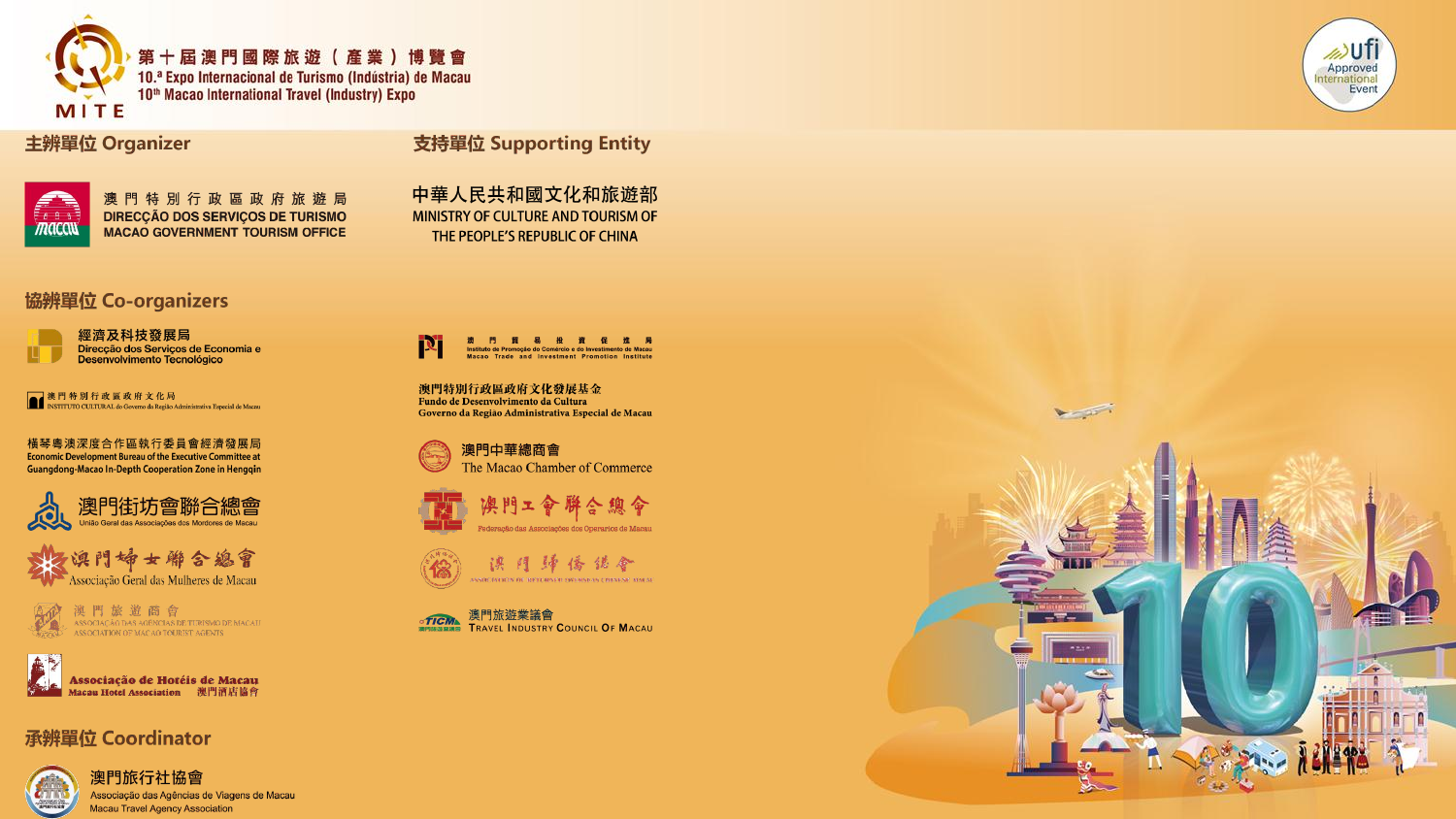





| <b>Date</b> | <b>Opening Hours</b> | <b>Target Audience</b>                             |
|-------------|----------------------|----------------------------------------------------|
|             | $10:00 - 18:00$      | <b>Trade Visitors</b>                              |
| 8/7/2022    | $11:00 - 18:00$      | <b>General Public</b>                              |
| 9/7/2022    | $10:00 - 18:00$      | <b>Trade Visitors and</b><br><b>General Public</b> |
| 10/7/2022   | $10:00 - 17:00$      | <b>General Public</b>                              |

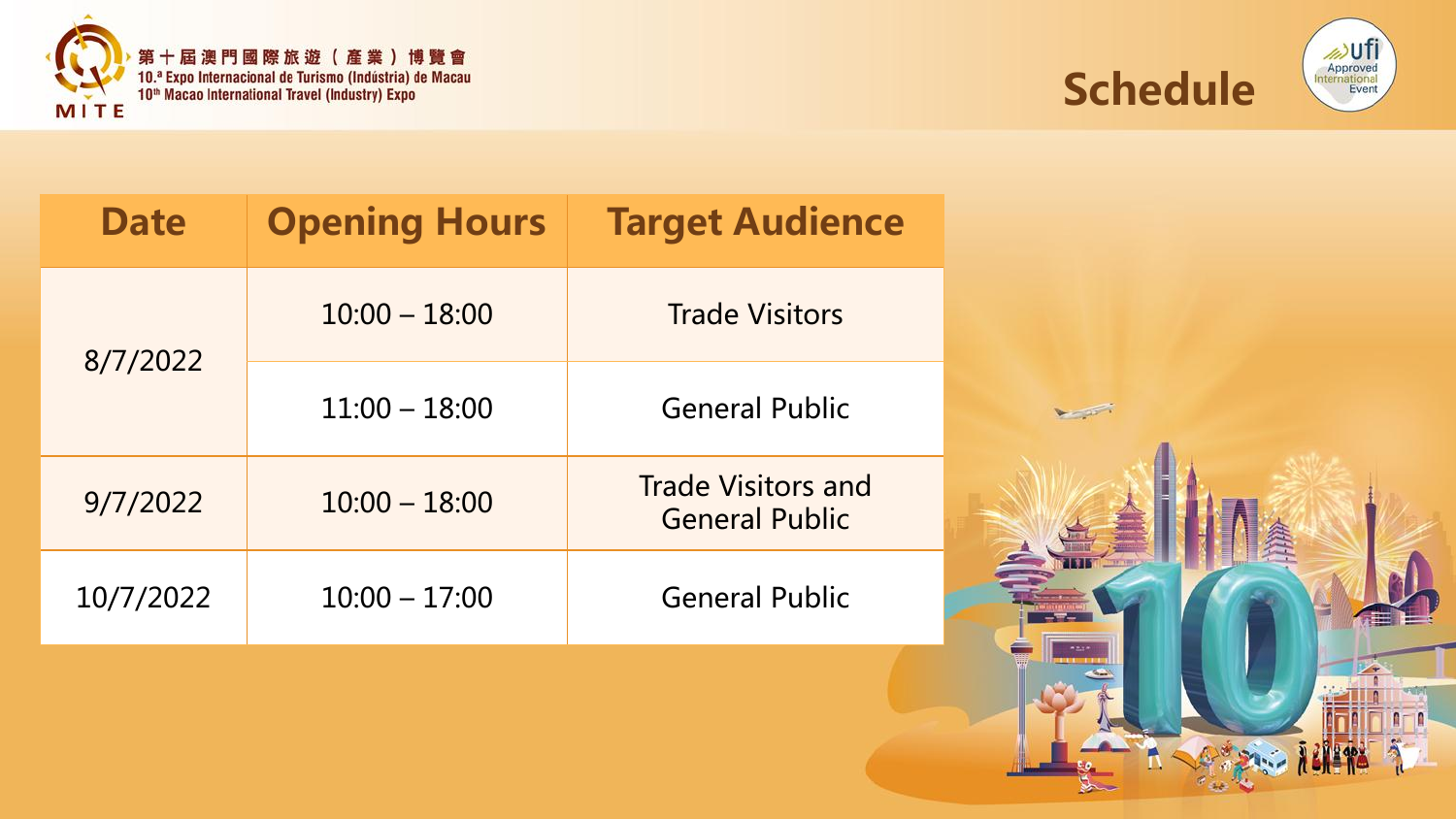





| <b>Date</b> | <b>Exhibition Hall</b>                           |                                    |                    | <b>Main</b><br><b>Stage</b>           | <b>Meeting</b><br><b>Room</b> |                                        |                                                                      |                 |
|-------------|--------------------------------------------------|------------------------------------|--------------------|---------------------------------------|-------------------------------|----------------------------------------|----------------------------------------------------------------------|-----------------|
| 6-7/7/2022  | Exhibitor<br><b>Booth</b><br><b>Installation</b> | <b>Buyer</b><br>Registration       |                    |                                       |                               |                                        |                                                                      |                 |
|             | Expo                                             | <b>Business</b>                    | Cloud              | Cloud Live                            | Cloud                         | Opening<br>Ceremony                    | <b>Destination</b><br>Tourism                                        | <b>Magazine</b> |
| 8/7/2022    | Opens                                            | <b>Matching</b>                    | Promotion          | <b>Broadcast</b>                      | B <sub>2</sub> B              | Welcome<br>Cocktail                    | Promotion<br><b>Seminars</b>                                         |                 |
| 9/7/2022    | Expo<br>Opens                                    | <b>Business</b><br><b>Matching</b> | Cloud<br>Promotion | <b>Cloud Live</b><br><b>Broadcast</b> | Cloud<br>B <sub>2</sub> B     | <b>Seminars</b><br>and<br>Performances | <b>Destination</b><br><b>Tourism</b><br>Promotion<br><b>Seminars</b> | R I T I 1       |
|             | Expo<br>Opens                                    |                                    | Cloud<br>Promotion | <b>Cloud Live</b><br><b>Broadcast</b> |                               | <b>Seminars</b><br>and<br>Performances | <b>Destination</b><br>Tourism<br>Promotion                           |                 |
| 10/7/2022   | <b>Booth</b><br>Dismantlement<br>(17:00)         |                                    |                    |                                       |                               |                                        | <b>Seminars</b>                                                      |                 |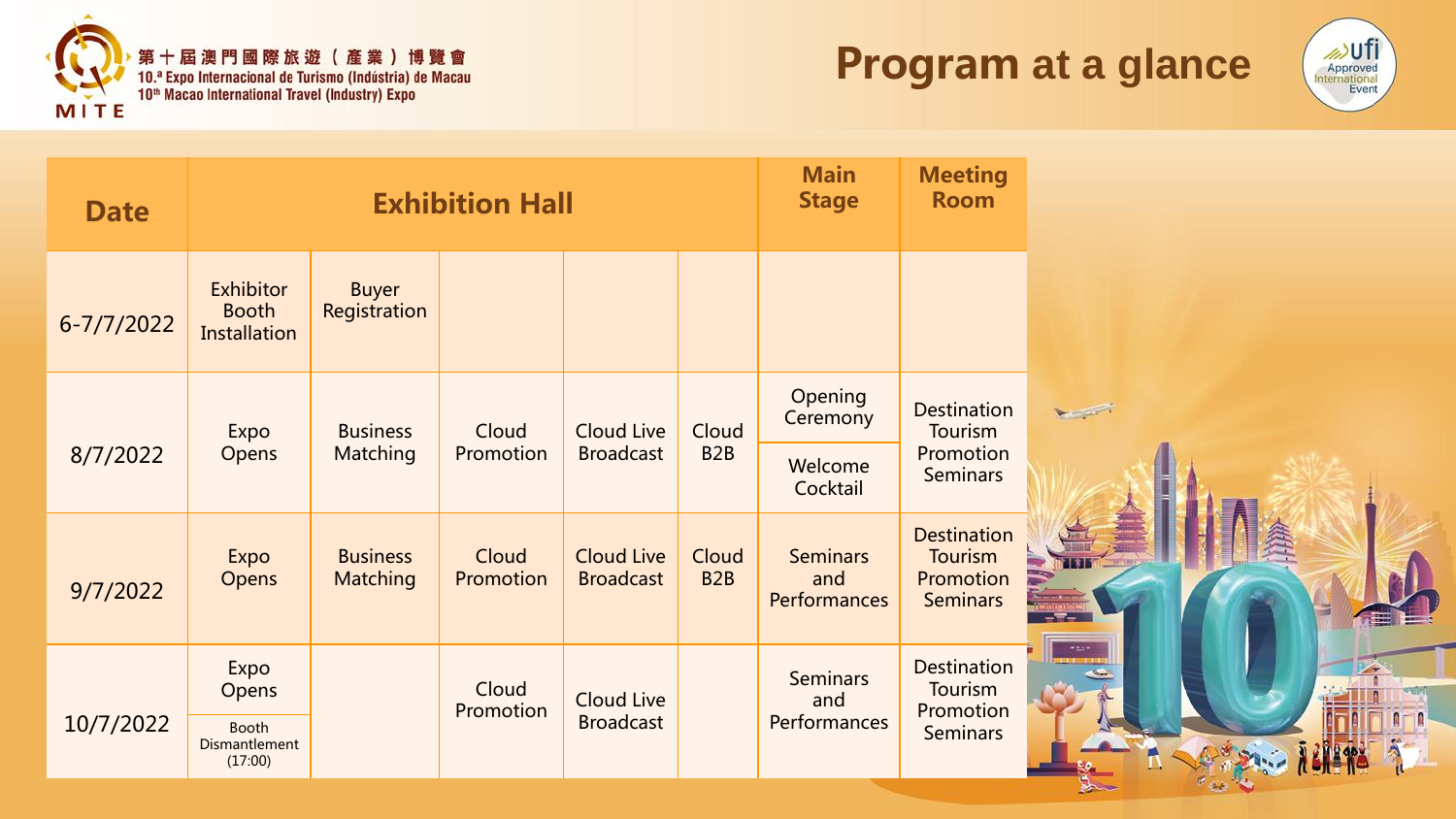



#### Venue: Hall A and B, Cotai Expo, The Venetian Macao

Exhibition Area: 23,000 square meter



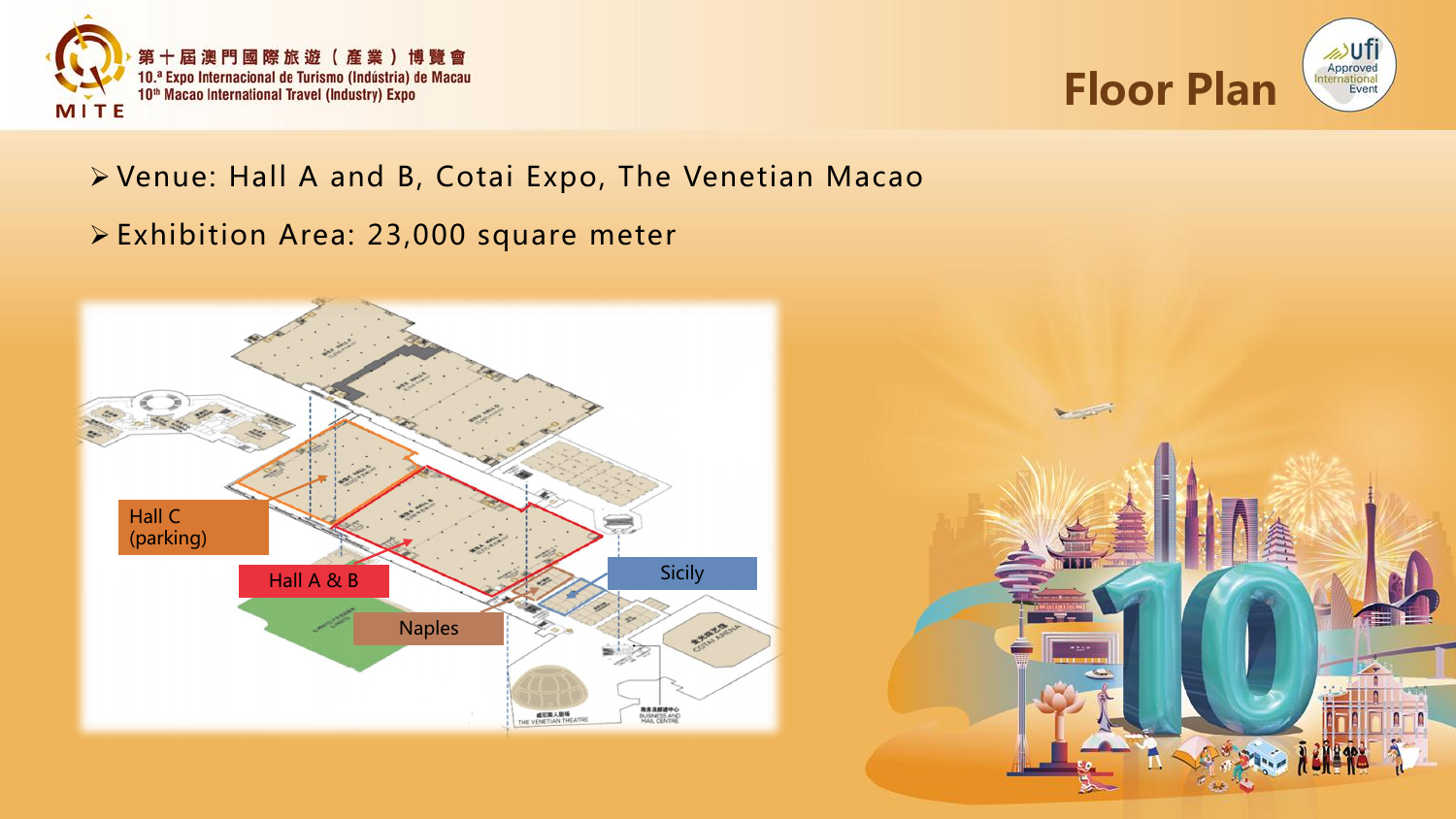

### Scope of Exhibitors



#### Government Entities

National and Regional Government Tourism **Organizations** 

#### Tourism **Organizations**

Travel Agencies, Tourism Management, Tourism Technology, Tourism Destination Services, Customized Tours, Wedding Tourism

#### Tourism Resources

Scenic Spots and Theme Parks, Hotels and Resorts, Health and Wellness Tourism Tourism Transportation, Tourism Exhibitions, Tourism Products

#### **Others**

Cultural and Creative Products, Distinctive Cuisines, Intangible Cultural Heritage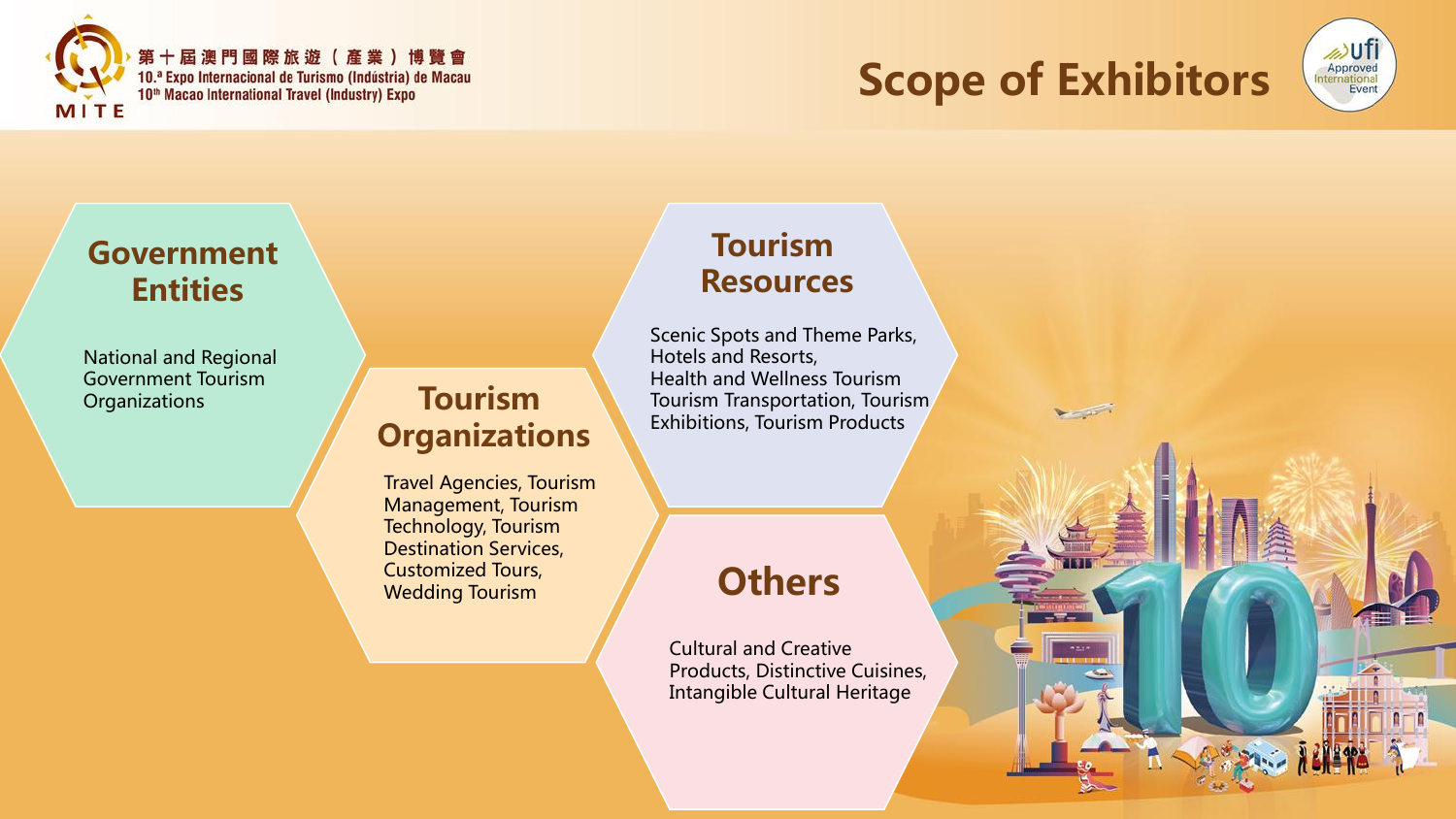







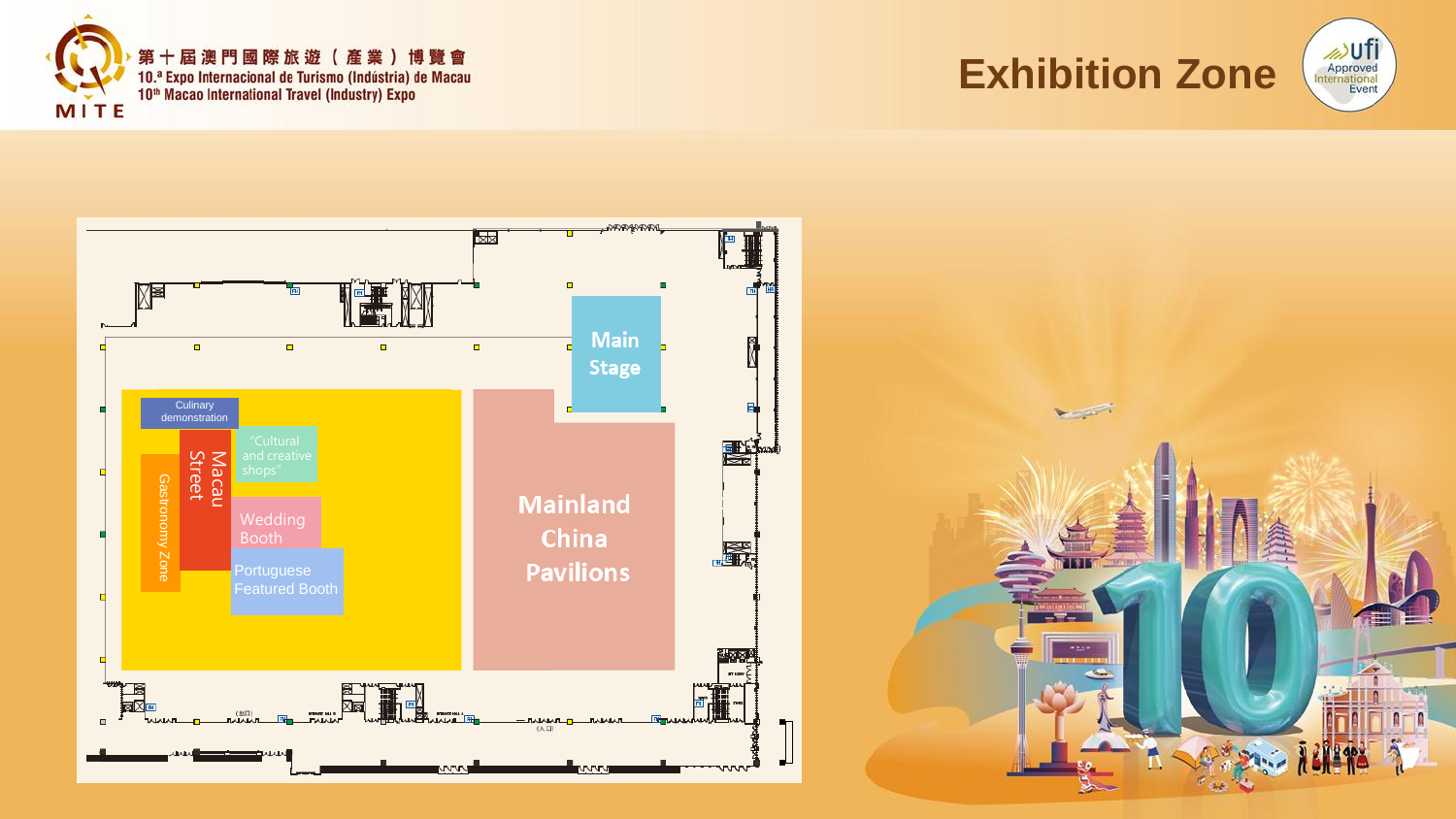





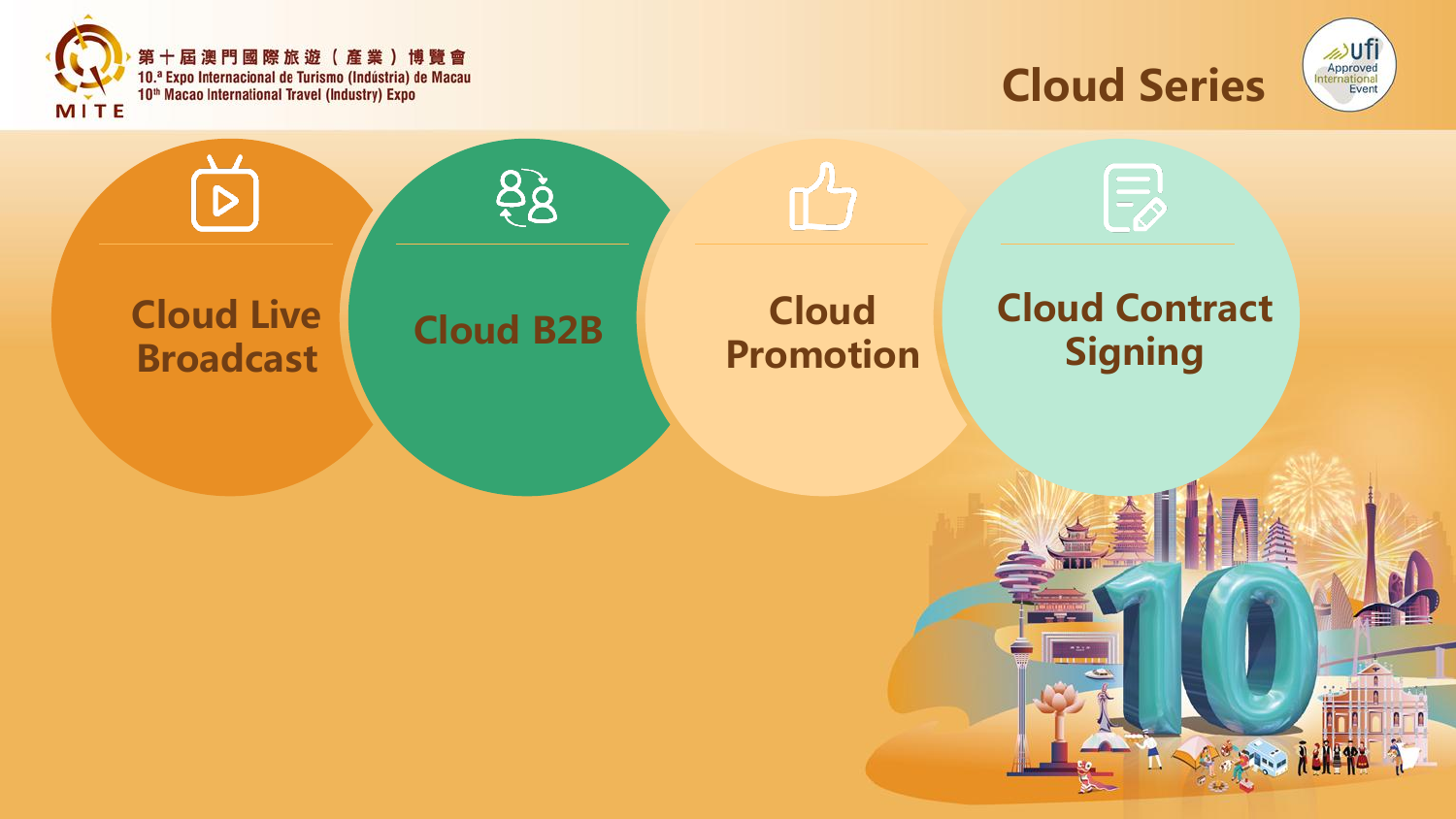





### Cloud live broadcast

- Live broadcasters will broadcast in different social media platform to help exhibitors in selling and promoting products
- Social media platforms include Taobao, AOMI, Facebook, Instagram, WeChat, TikTok, DouYin and XiaoHongShu.
- $\geq 8$ <sup>th</sup> 10<sup>th</sup> July (3 days)
- $\triangleright$  Live broadcast and playback are available via MITE official website









**Main Stage** 

**Cloud Promotion** 

**Meeting Room** 

**Cloud Live Broadcast** 

**Sicily Ballroom** 

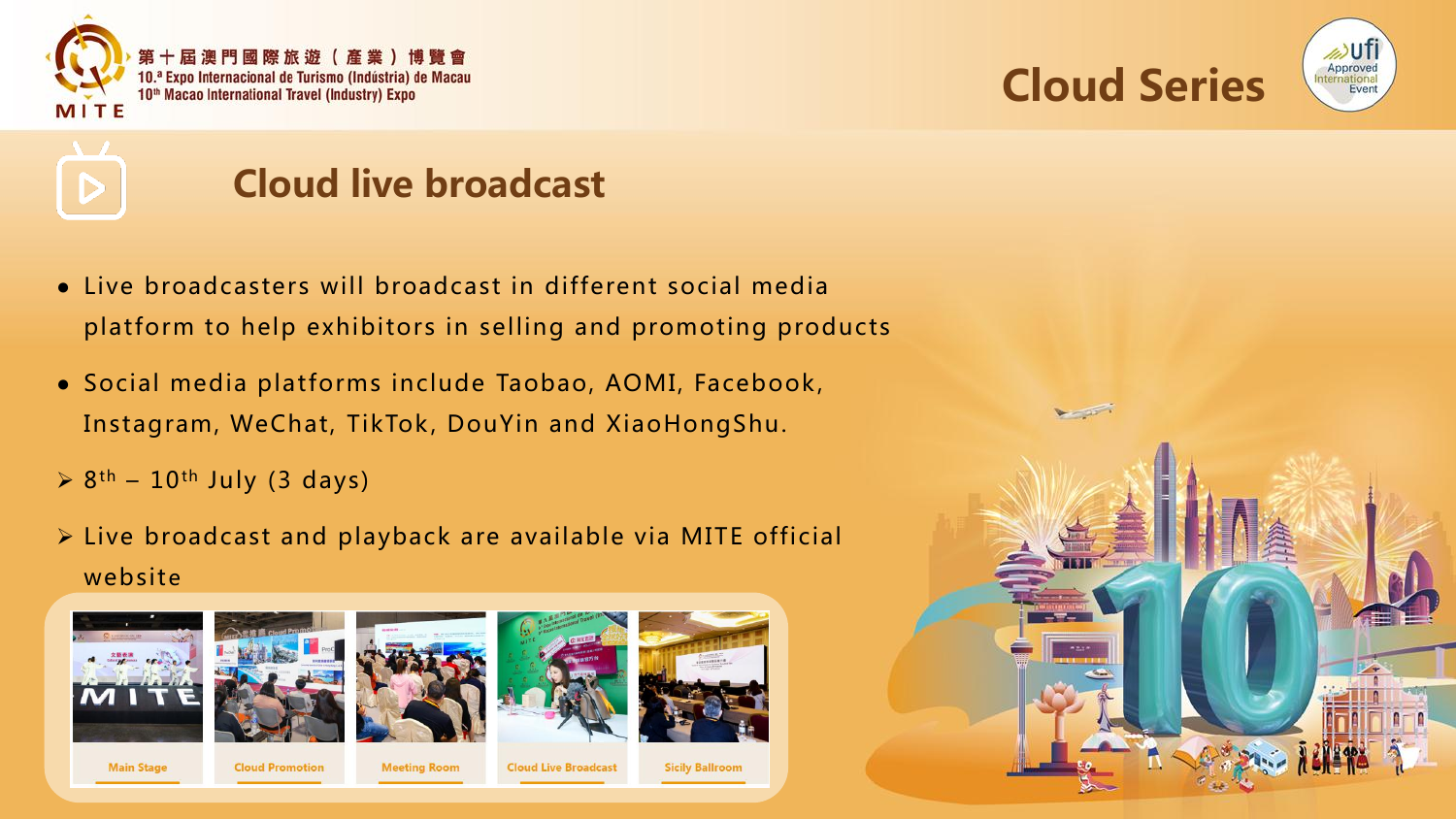





### Cloud B2B

- The online Pre-schedule Appointment System (PSA) allows buyers and exhibitors to make appointments and negotiate online prior to the Expo
- $\triangleright$  It is the first time that participating organizations in the Cloud Promotion can make online business matching with buyers through the PSA or make business matching with Onsite Buyers in the Expo.
- (PSA) opens from 7<sup>th</sup> June to 12<sup>th</sup> July

# Cloud Contract Signing

 It is a contract signing ceremony done onsite via cloud technology between two parties with one party onsite and the other party online.

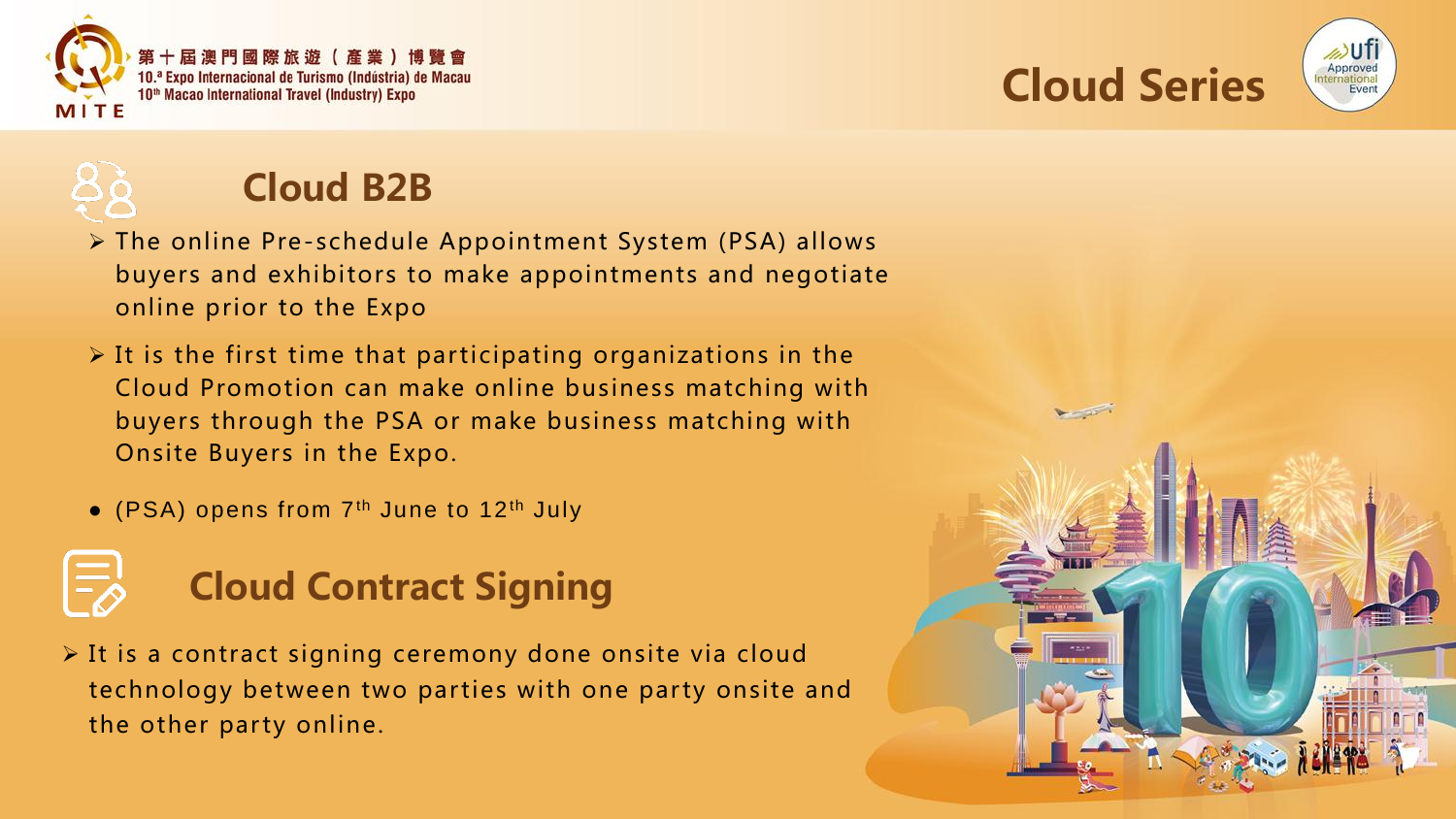







- Non-Macao exhibitors can interact with on-site and online audiences through online connections
- Live broadcast and playback on our official website and WeChat public account
- $\triangleright$  8<sup>th</sup> to 10<sup>th</sup> July for 3 days
- 25 Sessions (30 minutes per session):

| $> 8th$ July | -8 sessions |
|--------------|-------------|
| > 9th July   | -9 sessions |

 $\geq 10$ <sup>th</sup> July -8 sessions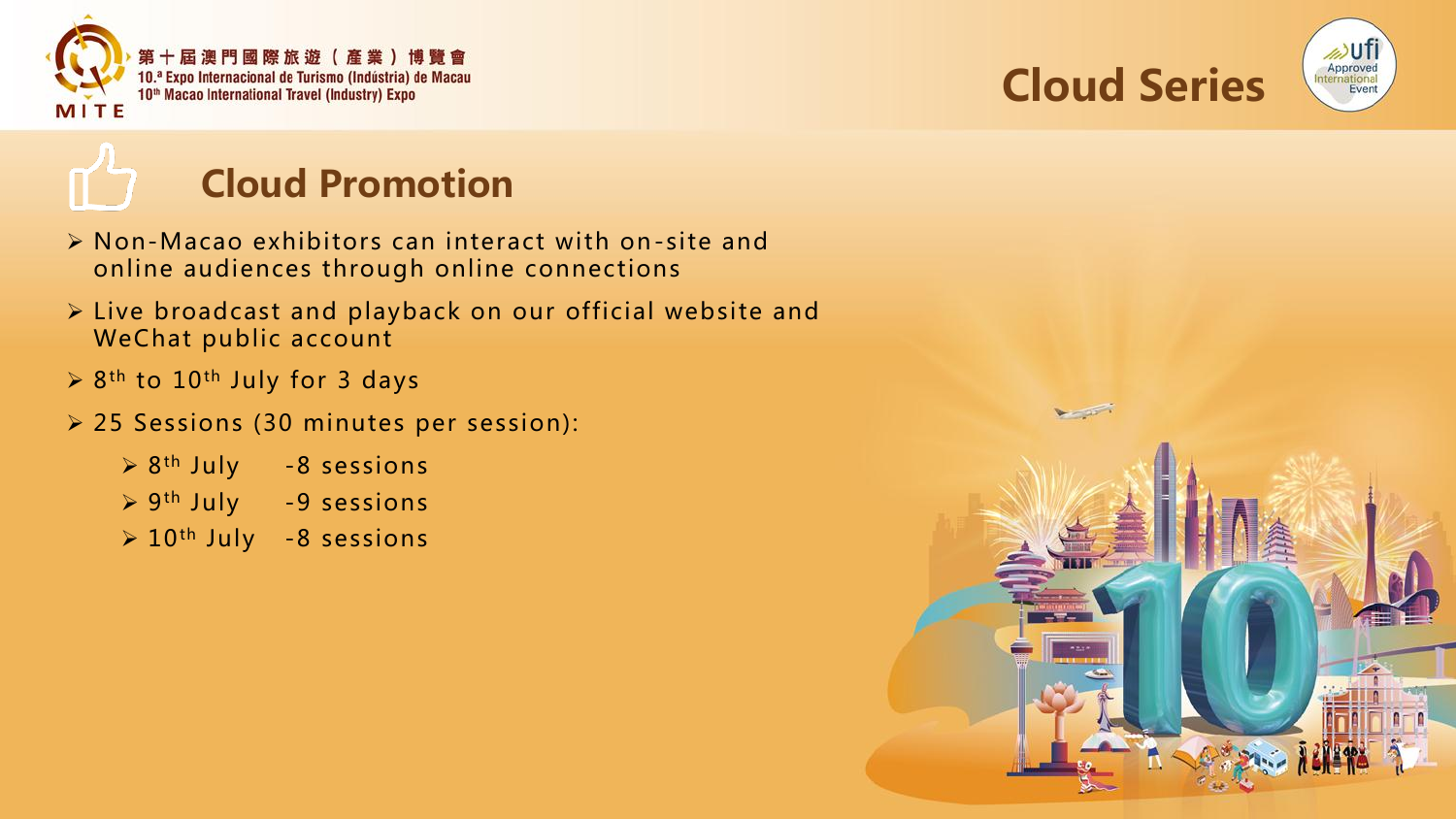





Time: 30 minutes; 8/9 sessions/ day Seats: 60 seats **Area:** 15m X12m, 180 m<sup>2</sup>

| <b>Time Slot</b> | Time       | Content                                                                                                                                                                                                                                                                                                                                                             |
|------------------|------------|---------------------------------------------------------------------------------------------------------------------------------------------------------------------------------------------------------------------------------------------------------------------------------------------------------------------------------------------------------------------|
| 00:00-00:05      | 5 minutes  | Opening introduction to the audience by<br><speaker 1=""></speaker>                                                                                                                                                                                                                                                                                                 |
| 00:05-00:20      | 15 minutes | <speaker 2=""> will introduce to the audience in<br/>the form of PPT or scenic live streaming<br/>promotion. During the period, a promotional<br/>video can be inserted for supplementary<br/>introduction to enhance the attraction (Note:<br/>All promotional videos must be submitted to the<br/>organiser for approval before they can be<br/>played)</speaker> |
| 00:20-00:28      | 8 minutes  | <speaker 1=""> or <speaker 2=""> will interact with<br/>the audience, the MC will assist in a quiz game,<br/>and give out the gifts that the exhibitors sent to<br/>"MITE" in advance</speaker></speaker>                                                                                                                                                           |
| 00:28-00:30      | 2 minutes  | <speaker 1=""> or <speaker 2=""> will give the closing<br/>speech to the audience</speaker></speaker>                                                                                                                                                                                                                                                               |

For reference only

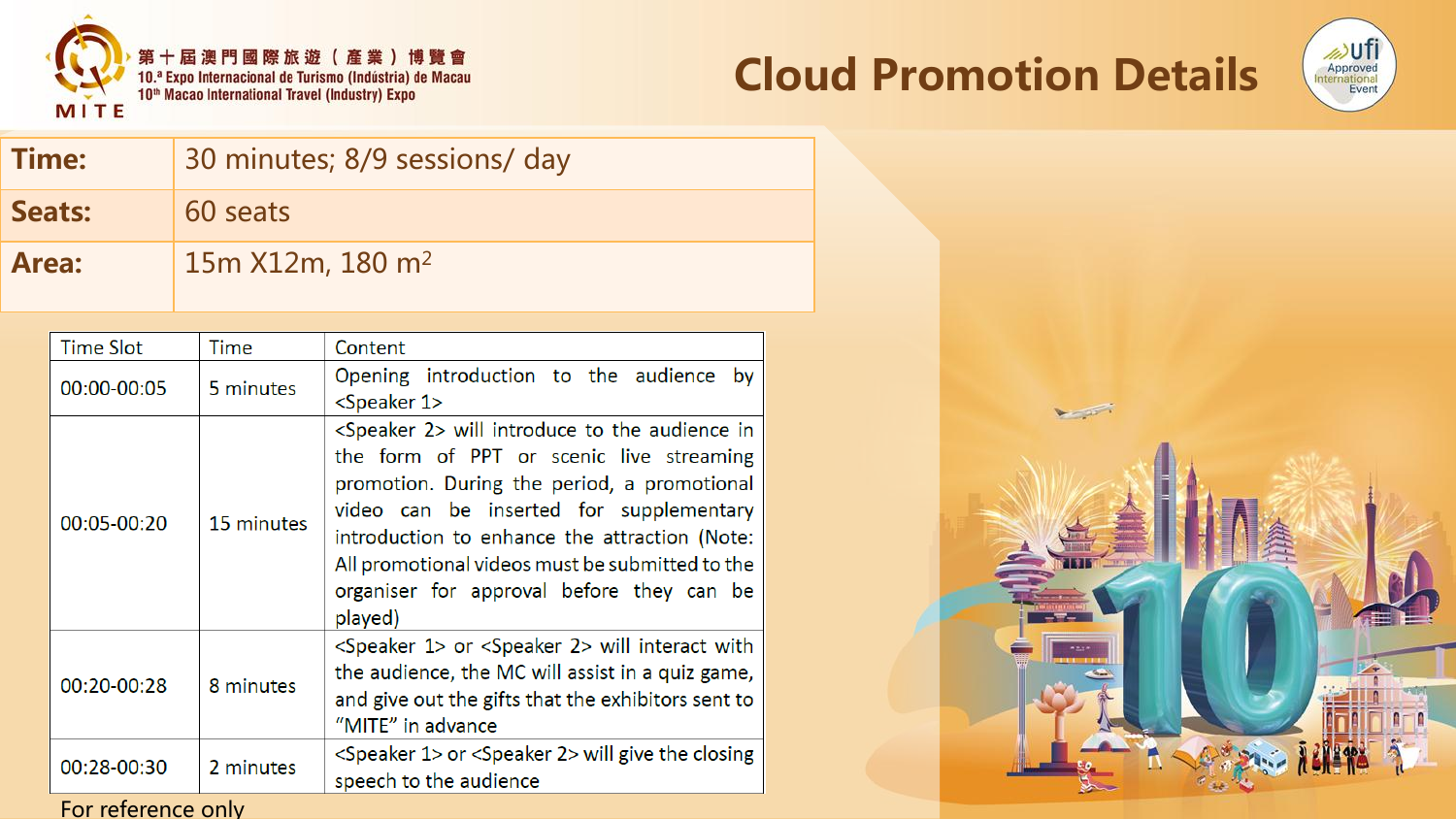





## Software and Hardware support

#### Hardware:

- $\triangleright$  Stage
- LED screen (initial size is 10m x 2.5m)
- $\triangleright$  Simultaneous interpretation system
- $\triangleright$  Audio and live streaming equipment
- **≻Software** 
	- $>MC$
	- $\triangleright$  Staff assistance during audience interactions
	- $\triangleright$  Simultaneous interpretation for on-site and web-site streaming
- $\triangleright$  Software to use in broadcasting
	- Voov
	- $\geq$  Zoom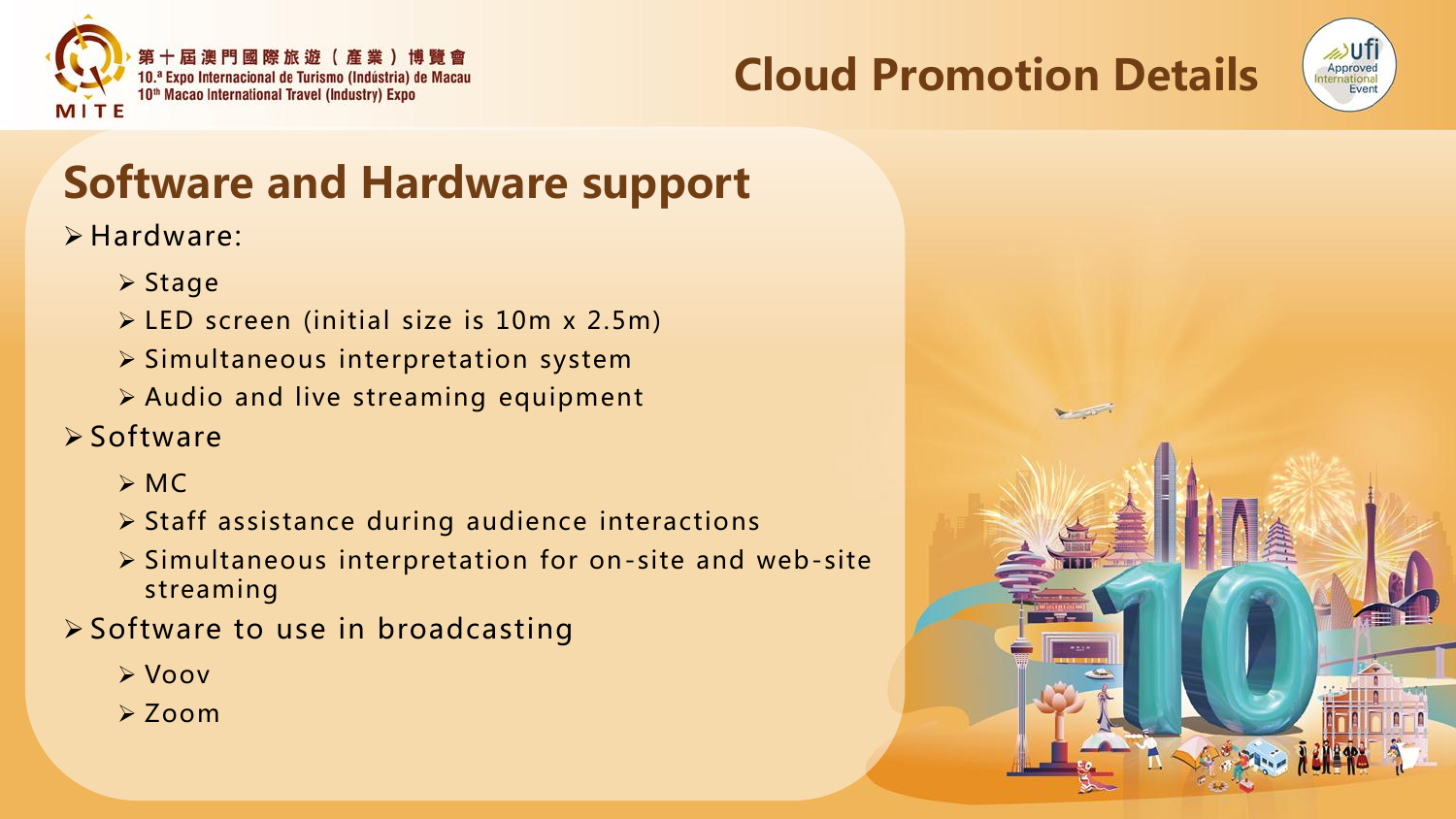

Cloud Promotion Details



### Benefits and Services

- $\triangleright$  Assistance in sending invitation letters to local industries
- $\triangleright$  Keep track of attending hosted buyers by RFID, relevant information will be shared to the participating organizations
- $\triangleright$  Access to use the "Pre-Scheduled Appointment system" (PSA), for business matching and negotiation with buyers
- $\triangleright$  Same benefits for joint promoting partners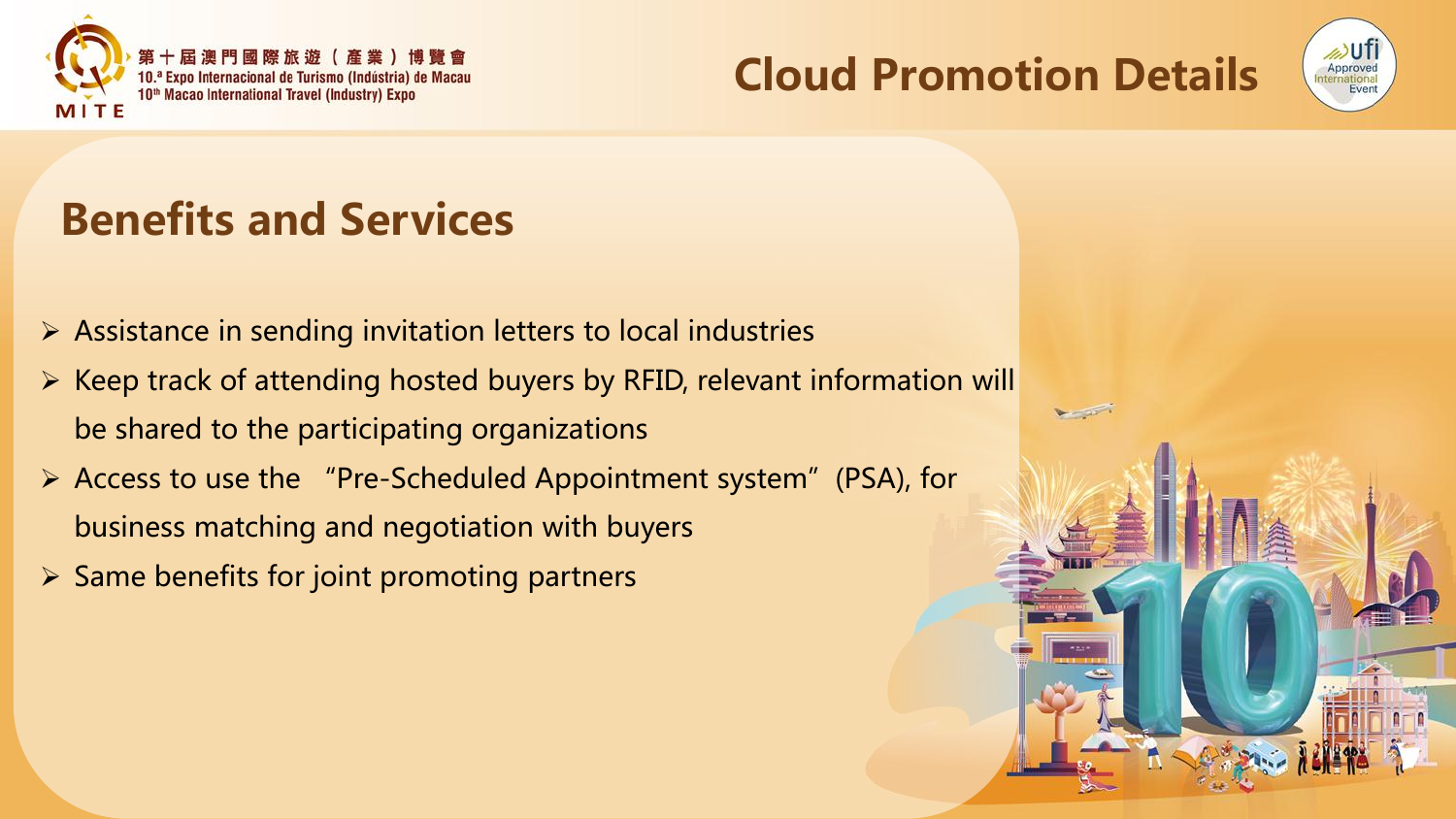

第 十 屆 澳 門 國 際 旅 遊 ( 產 業 ) 博 覽 會 10.ª Expo Internacional de Turismo (Indústria) de Macau 10<sup>th</sup> Macao International Travel (Industry) Expo





### Application period until 30th May

- ① The application is open from today until 30th of May, visit the website www.mitexpo.mo to register
- ② The Expo Office will then verify the application and notify the approved applicants by email
- ③ Approved applicants are required to provide information such as PPT, speaker's info and video before 6th June
- ④ Deliver y of the souvenirs to the Expo Office before 1<sup>st</sup> July if any
- ⑤ The Expo Office will assist applicants to conduct a rehearsal in between 30<sup>th</sup> June to 7<sup>th</sup> July

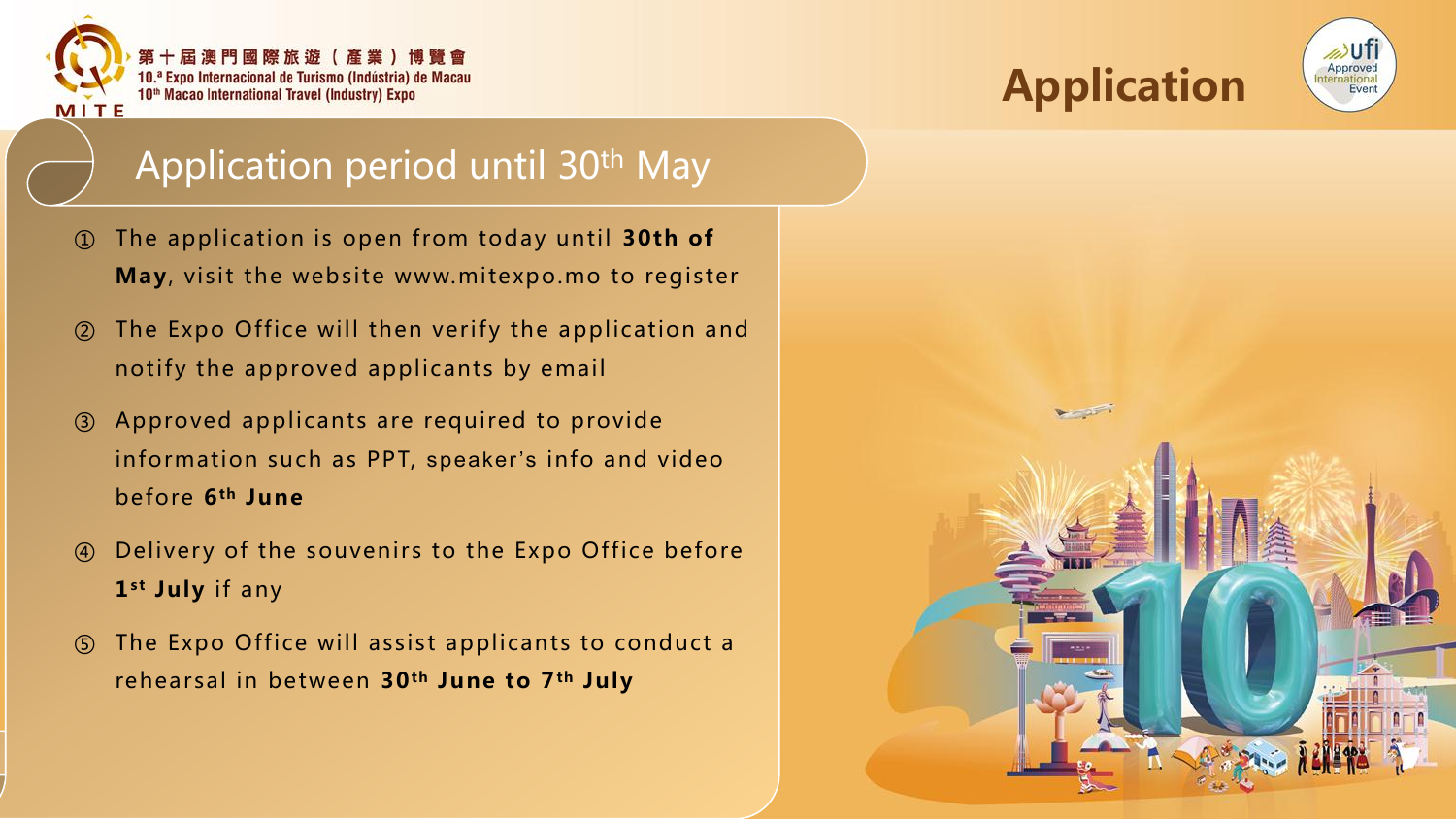



## **Enquiry**

- Tel: (853)2870 3707
- Fax: (853)2870 0238
- Website: www.mitexpo.mo

E-mail: info@mitexpo.mo/ alex.ip@mitexpo.mo